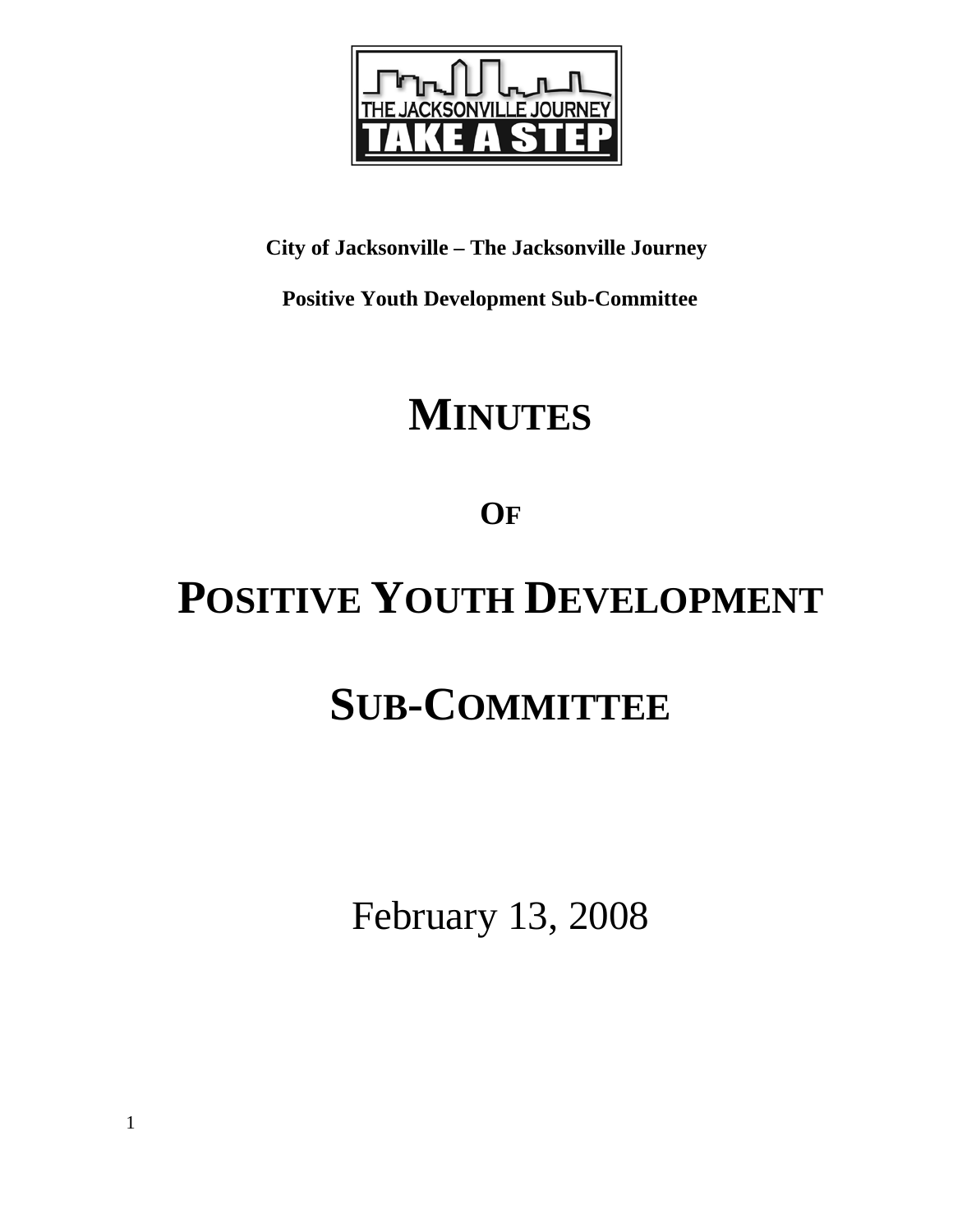#### **The Jacksonville Journey – Positive Youth Development**

#### **Sub-Committee**

#### **February 13, 2008**

#### **8:00 a.m.**

**PROCEEDINGS before the Jacksonville Journey – Positive Youth Development Sub-Committee taken on Wednesday, January 9, 2008, Edward Ball Building, 8th Floor – 214 N. Hogan Street, Jacksonville, Duval County, Florida commencing at approximately 8:05 a.m.** 

**Positive Youth Development Committee** 

**Audrey McKibbin Moran, Chair Joseph Bastian, Member Betty Burney, Member James Crooks, Member Ellis Curry, Member Bobby Deal, Member Eddie Diamond, Member Carolyn Floyd, Member Maryam Ghyabi, Member Warren Grymes, Member Chris Hazelip, Member Timmy Johnson, Member Bill Mason, Member Rashean Mathis, Member Edgar Mathis, Member Mac McGehee, Member Shelton Tarver, Member Claudette Williams, Member Wyman Winbush, Member Chris Wood, Member George Young, Member** 

2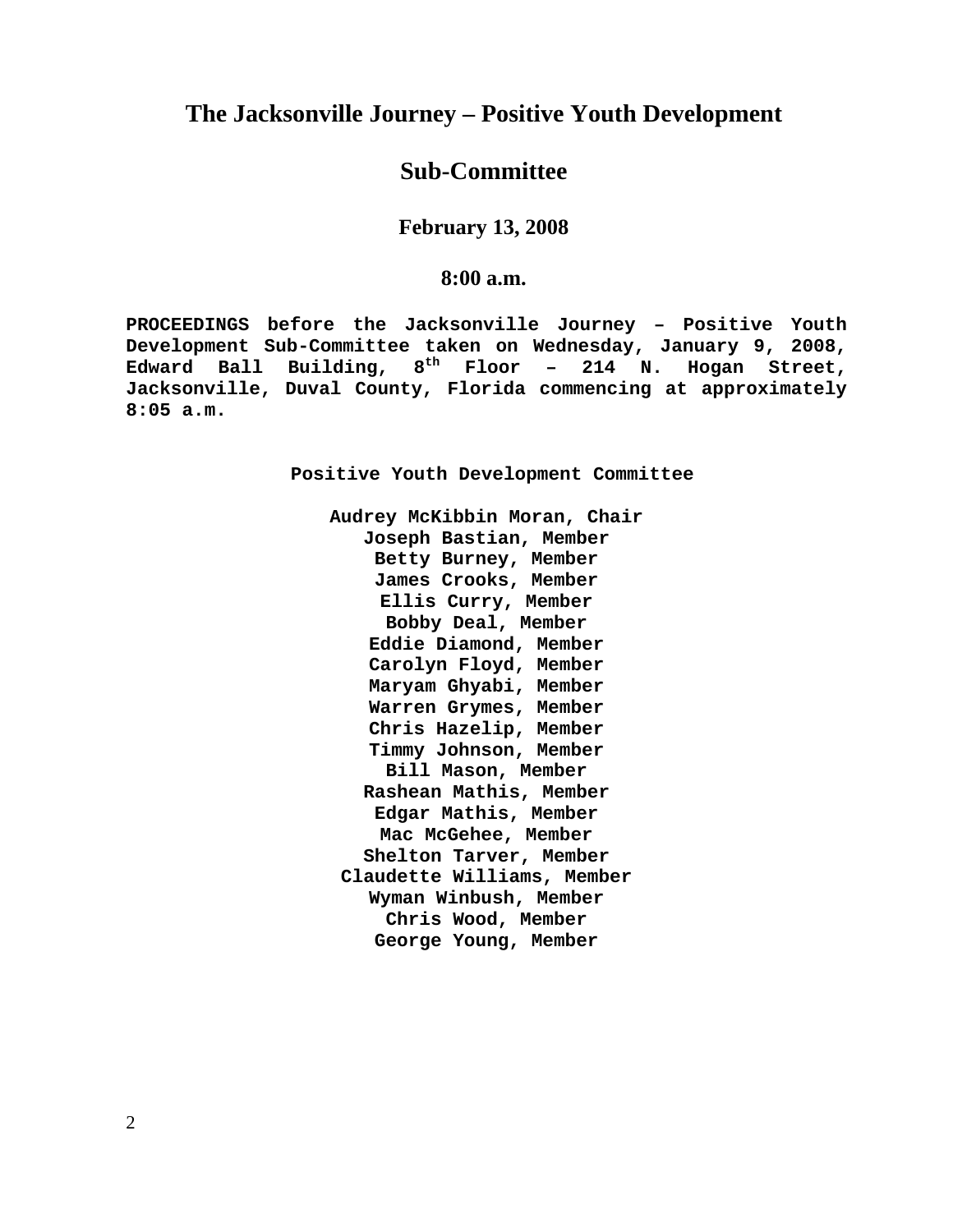#### **APPEARANCES**

#### **COMMITTEE CHAIRS & MEMBERS:**

AUDREY MCKIBBIN MORAN, Chair JAMES CROOKS, Member BOBBY DEAL, Member EDDIE DIAMOND, Member CAROLYN FLOYD, Member MARYAM GHYABI, Member WARREN GRYMES, Member CHRIS HAZELIP, Member TIMMY JOHNSON, Member EDGAR MATHIS, Member SHELTON TARVER, Member CLAUDETTE WILLIAMS, Member GEORGE YOUNG, Member

#### **COMMITTEE MEMBERS ABSENT:**

ELLIS CURRY, Member WYMAN WINBUSH, Member

#### **EXCUSED:**

Bill Mason

#### **STAFF:**

ROSLYN PHILLIPS LINDA LANIER KRISTEN KEY BEACH STEPHANIE BARNETT RACHELLE M. SUNDY

#### **OTHERS PRESENT:**

Doug Murr, Character First Anthony Clark, Edward Waters College Tyisha Gould Edward Waters College Virley McKinney, Edward Waters College Keri Cory, JCC Anna Bradley, COJ Gretchen Mitchell, Public Library Godfrey Story, Jr., River Region \*Public Comment Elena Moss, Empowerment Resources, Inc. Tia Mitchell, Times Union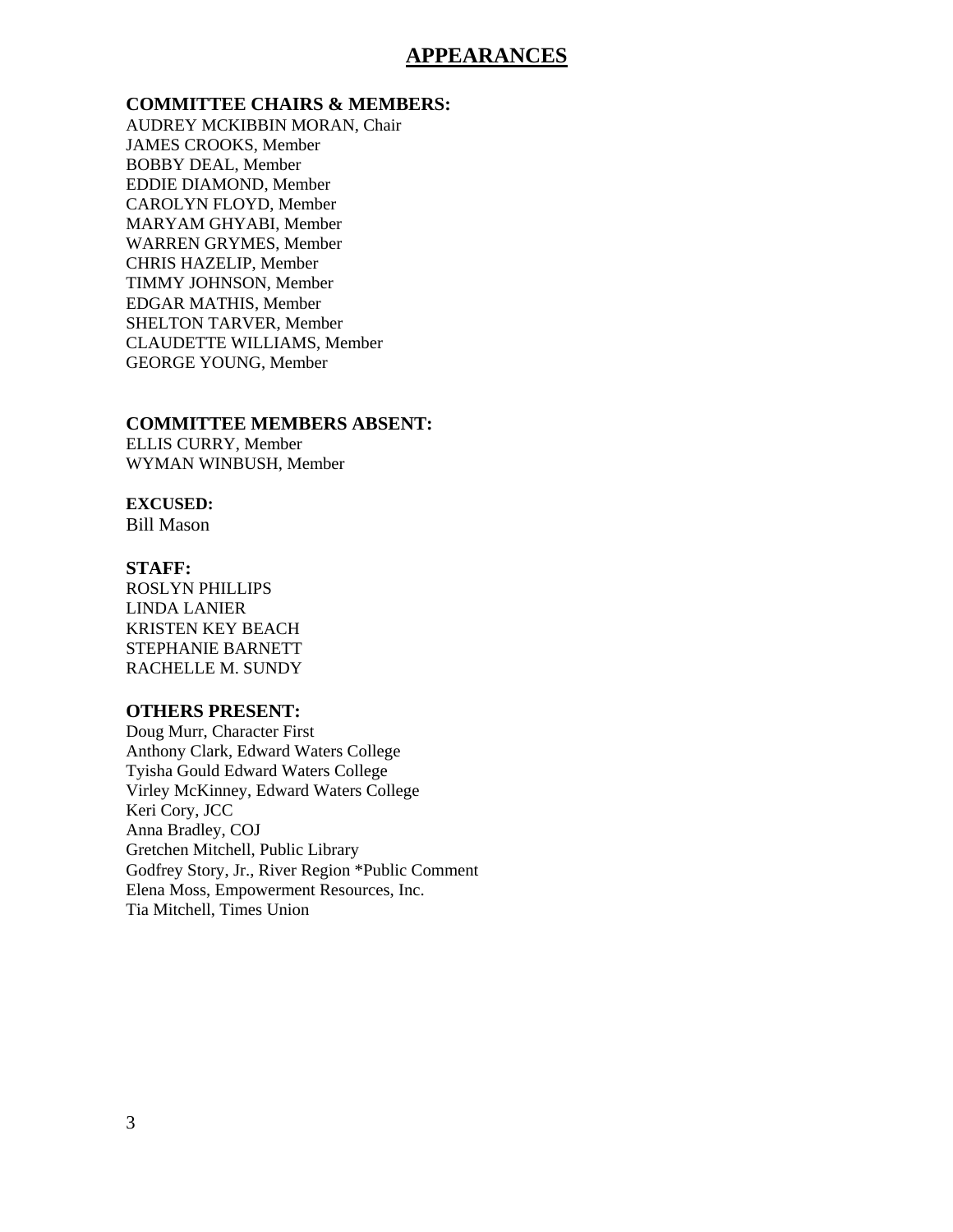#### **PROCEEDINGS**

February 13, 2008

Positive Youth Development Sub-Committee 8:00 a.m.

**Call to Order and Comments.** Chairwoman Moran called the meeting to order at approximately 8:07 a.m.

**Purpose of Meeting.** Discuss the Mayor's crime initiative – The Jacksonville Journey – Take a Step – Positive Youth Development Sub-Committee.

Chairwoman Moran welcomed the group and thanked them for their willingness to be in attendance. The minuets to January 23, 2008 meeting were approved.

Today's topic will be engaging the Duval Youth Voice Council on their ideas and suggestions as well as mentoring and volunteerism. Chairwoman Moran noted that Clara McLaughlin, PR Subcommittee Member, was scheduled to give an introduction and brief report on Public Relations Subcommittee but would be late. Ms. McLaughlin did not make it to the meeting in order to speak to the committee. Chairwoman Moran introduced Mr. Wally Lee, President of the Jacksonville Regional Chamber of Commerce and mentioned his distinguished career with the Chamber as well as being the recipient of the Peace Builders Award. Mr. Lee gave a presentation regarding the Chamber's role in positive youth development. Highlights of this presentation are as follows:

- Obstacles and challenges regarding mentoring volunteers at area schools.
- The Chamber currently has a program called Career Academy

4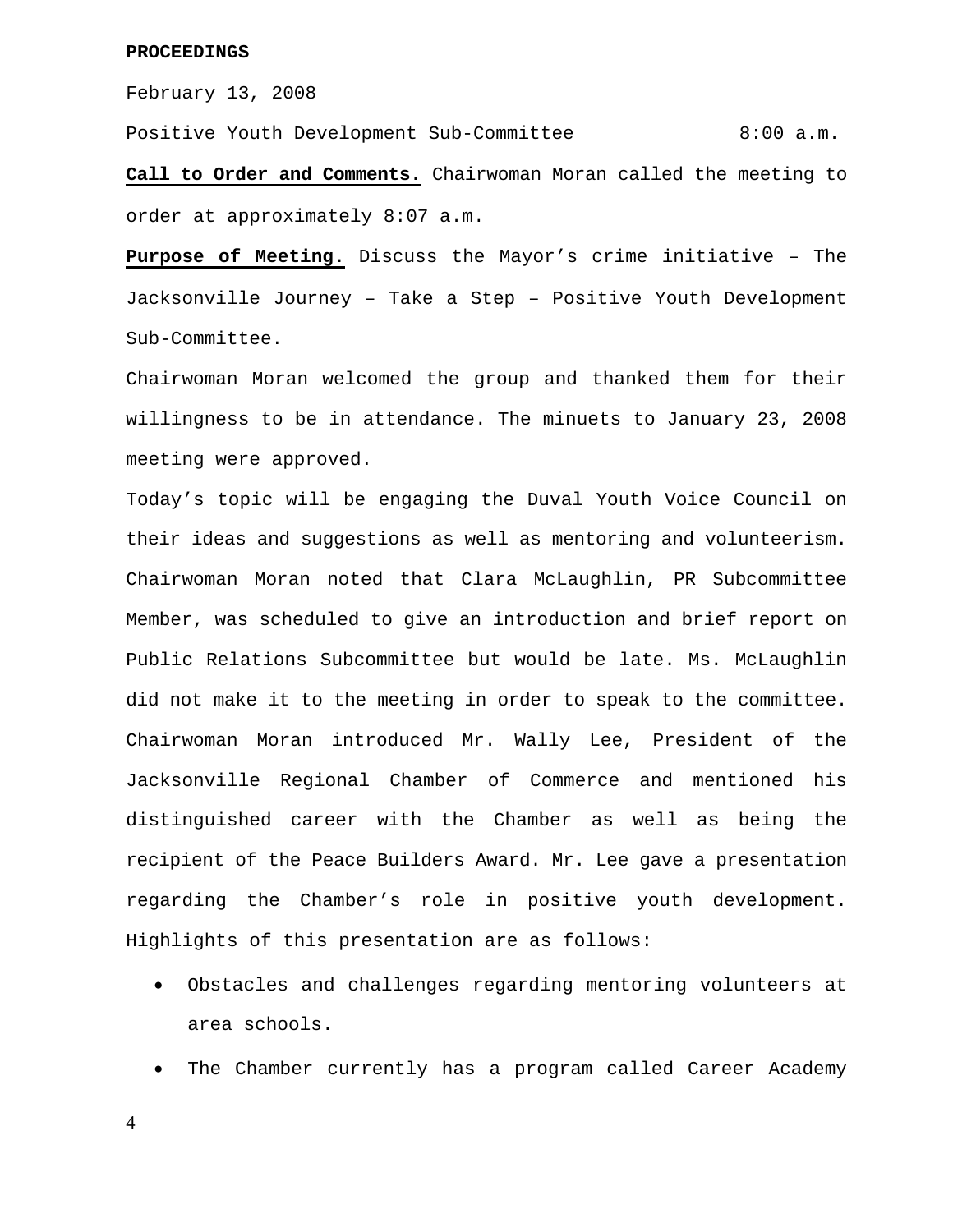Collaborative. This program focuses on Technology, HealthCare, and Finance. Area businesses provide funding for this program at area schools. Career Academy prepares high school students for the world of work or scholastic endeavors which lead to the world of work. There are 23 Career Academies at various schools. (a list of these schools will be provided at a later date)The academy started in Jacksonville started roughly around 2001 – 2002.The program originated in Scotland and Denmark. These countries have had great success with students who enter the workforce or educational institutions.

5 Chairwoman Moran thanked Mr. Lee for his candor on the issues the Chamber of Commerce has in regards to the obstacles with area business involvement and the Schools. Chairwoman Moran stated the next item on the agenda which was a presentation by Duval Youth Voice Council and introduced two students on the council, subcommittee members Shelton Tarver and Chris Wood. Linda Lanier spoke at this time to give a little insight on the Youth Council. Ms. Lanier's presentation can be found at the website; www.coj.net and click on the Jacksonville Journey logo. Some of the key points from Ms. Lanier included more information regarding the three teams of the Youth Panel and what each team focuses on. Chairwoman Moran introduced the Youth Panel. At this time Shelton Tarver and Chris Wood took the podium. Also present for the presentation were Anthony Clark, Tyisha Gould and Virley McKinney, students at Edward Waters College. The Committee Members asked the Youth Panel about major factors that can lead to problems with today's youth.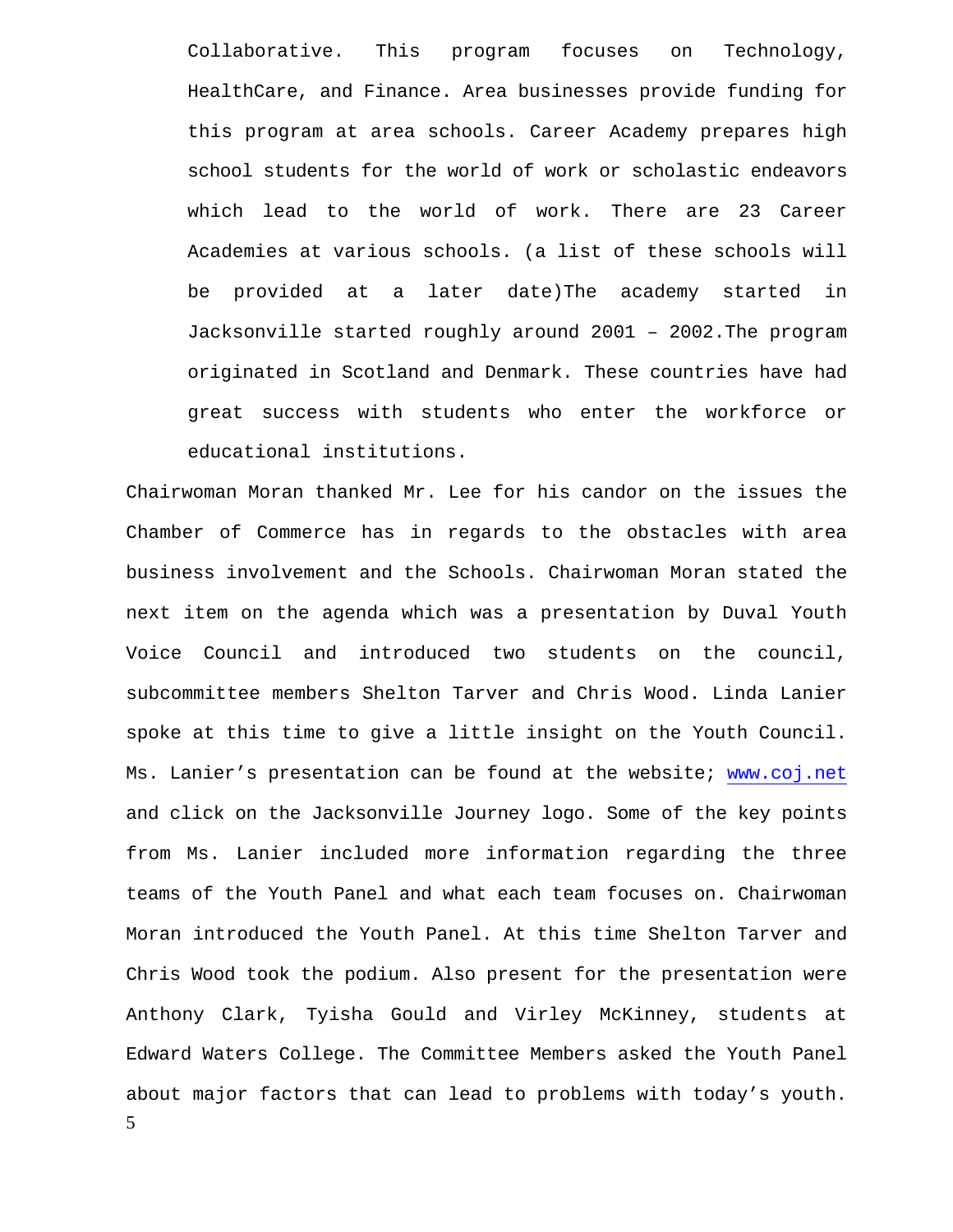When asked about the problems with today's youth, the students spoke on the areas of great concern such as talking to a receptive adult (i.e.: how negative facial expressions on adults hinders communication)and how low self esteem is a major factor in youth related crimes.

The main priorities the Youth Panel focuses on are as follows:

- Crime
- Communication with adults
- Education
- Sex Education
- Poverty
- Discrimination

The students spoke on these areas and elaborated using some of their own experiences. Some of the questions asked by the Committee Members are as follows:

Q: How can we, as adults communicate better with our Youth? A: Act like you care. Be mindful of your facial expressions and really listen.

Q: What would you say is the main problem causing today's youth to turn to crime?

A: Low self esteem. When you have low self esteem, you are taken advantage of by others who hone in on the low self esteem of youth.

Q: Do you have any ideas on how male youth can be steered away from crime?

6 A: Youth males need father figures in their lives.